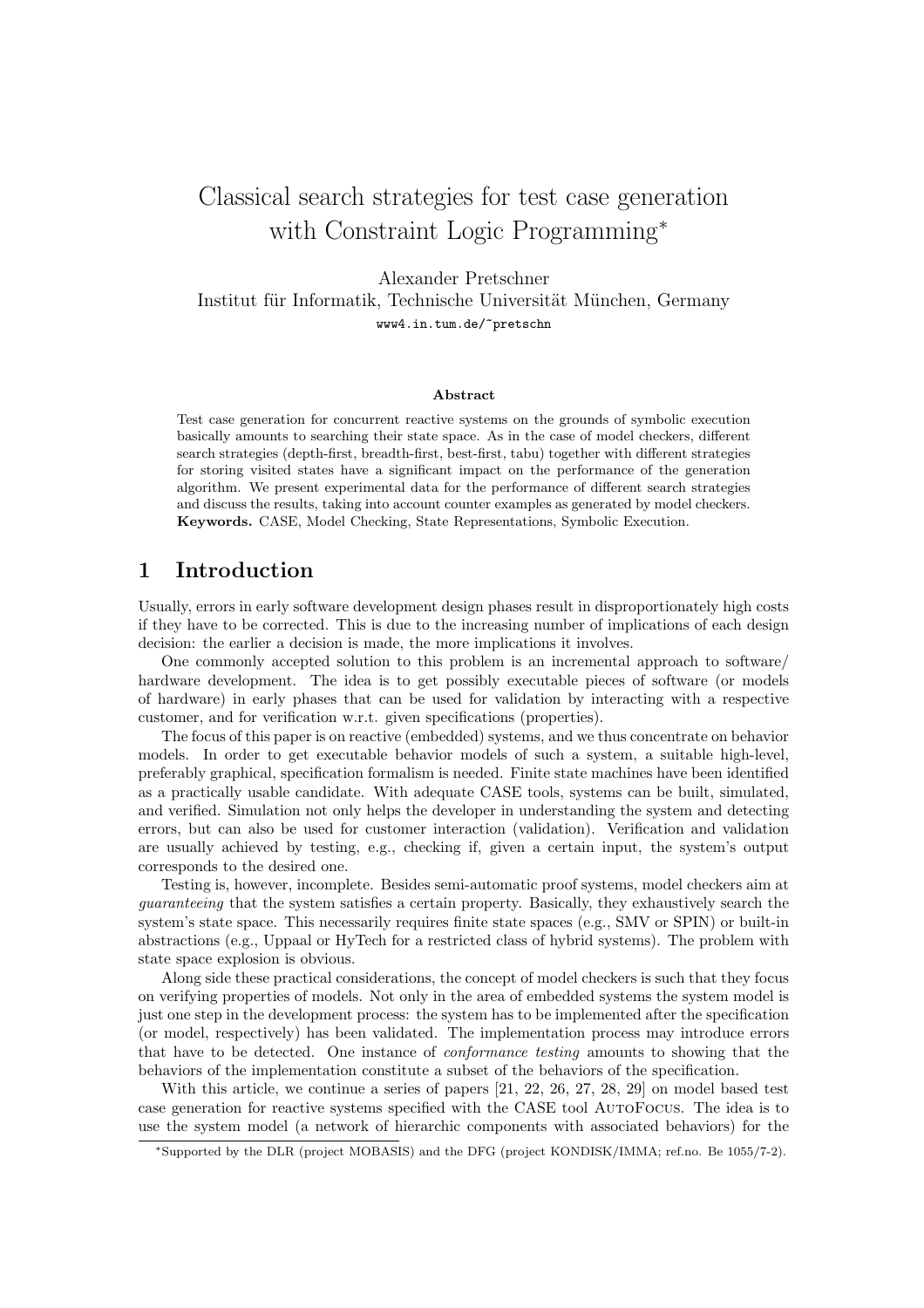generation of test cases that later on, are fed into the actual implementation (hardware). Note that test cases can also be used for validating the system model itself, but this induces the lack of an instance that decides whether or not the behavior as exhibited by the test case is a correct one–when testing the implementation, the model plays the role of this instance.

Our tool prototype takes an AutoFocus system description, translates it into Constraint Logic Programming (CLP) and symbolically executes the resulting system. This sometimes involves, however, a guessing procedure for the next transition to be taken. It is this guessing procedure that makes up the difference between search strategies such as breadth-first, depthfirst, or best-first. In this paper, we re-examine an example from earlier work, apply different search strategies for the test case generation procedure, and compare them quantitatively.

Its contribution consists of a number of statistics that indicate the superiority of best-first search. If no suitable fitness function can be defined, *random depth-first search with global state* storage when deployed in a competitive parallel setting is a good choice. Furthermore, the paper discusses some conceptual differences between search strategies for model checkers with strategies for test case generation.

Related work. Incremental SW development processes include the Rapid Prototyping, the spiral (meta) model, Extreme Programming/Modeling [3, 4], and, more geared towards reactive systems, the Cleanroom Reference model (CRM, [30]). The benefit of models is particularly acknowledged in the Rational Unified Process [20] and the CRM. The embedding of model based testing in incremental processes is discussed in [27]. A theory of formal testing is tackled in [16, 5]. They share the commonality of defining an observational congruence ("selection hypotheses") on systems. Similar relations are used in [32, 31] to compute whether or not a system (model) conforms to its specification. We differ from this approach in that we do not want to prove such a conformance relation but rather approximate its proof as done in traditional testing. (Constraint) Logic Programming for test case generation has been used in [24, 7, 23]; our approach differs (1) in the class of systems we consider, (2) in the input language with a concept of interface and a combined approach to behavior specifications with automata and functional definitions on transitions, and (3) in the thereby induced necessity for powerful constraint handlers on the grounds of Constraint Handling Rules (CHR, [15]). Lutess [12] is a tool for the generation of test cases for Lustre (as is Gatel [23], see above). The difference with our approach is the use of model checkers or random number generators for the generation of test cases as well as a restriction to boolean data types.

Code generation on the grounds of CLP is, for various non-modular [25] automata considered in [17, 14]. The relationship of Model Checking and (C)LP with possibly tabled resolution procedures is discussed (and used) in [10, 13, 9]. Bounded Model Checking with propositional solvers for test case generation is considered in [33].

Test case generation on the grounds of mutation analysis is, among others, treated in [2]. In the context of mutation testing, constraints for the generation of test cases for transformational systems are used in [11]. The idea is to formulate constraints that approximate criteria for killing mutants.

[6] uses a mixture of BDDs and Presburger constraints for the representation of sets of states in reactive systems. [1] uses linear constraints on real numbers for model checking hybrid systems. Clearly, the focus is on model checking. The difference with our approach is that (1) we are mixing enumerative and symbolic techniques rather than computing fixed points on sets of constraints and (2), again, use CHR with constraint solvers on arbitrary domains (e.g., FD) for allowing convenient interactions and user-defined specifications of test cases.

Overview. The remainder of this paper is organized as follows. In the next section, we give a brief overview of the specification concepts of the CASE tool AutoFocus and introduce an example, taken from [28], that is used for assessing the different search strategies: a smart card for inhouse access control.

In the main part of this paper, in Section 3, we then present our approach to test case generation on the grounds of CLP. Several search strategies and state storage algorithms are discussed and assessed. We also examine the relationship between search strategies for test case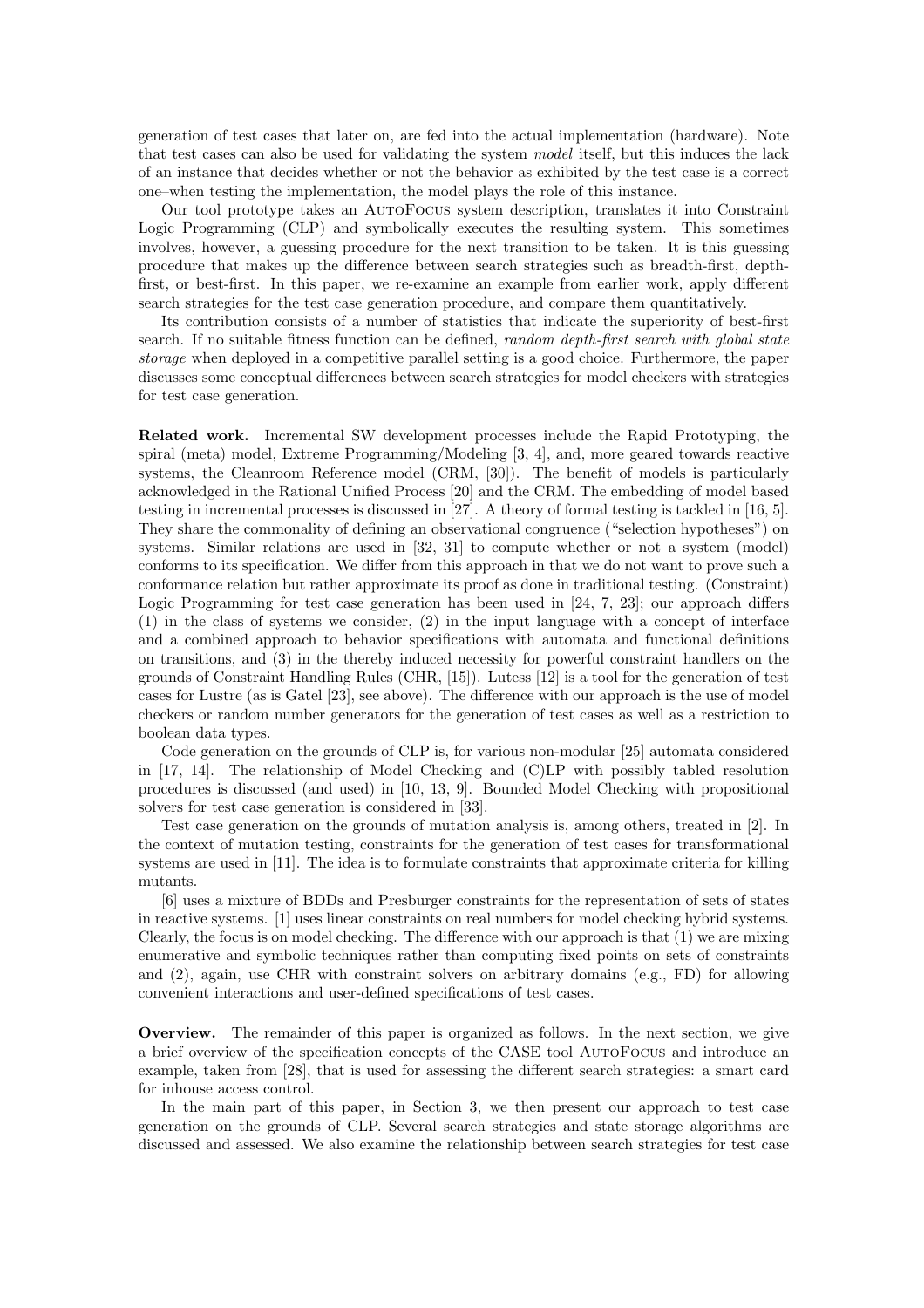generation and for model checking. Section 4 concludes with an outlook on current and future work.

We assume familiarity with the basic concepts of CLP, finite state machines, and those of depth-first, breadth-first, and best-first search strategies.

Terminology. The terminology in this paper is that of [22]. A test sequence is a sequence of input/output event tuples. A test case describes a set of test sequences by imposing constraints on unbound variables in the I/O tuples. A test case specification is the formalization of a test purpose (e.g., "ensure coverage criterion C"); the aim of test case generation is to find test cases/sequences that satisfy a certain test case specification. Note that this may include the test of "unspecified" parts of the system's behavior.

# 2 AutoFocus

In this section, we briefly present the modeling concepts of the CASE tool AutoFocus (http:// autofocus.in.tum.de, [18]) and present an example from earlier work that we will use as a basis for the generation of test cases with CLP.

AutoFocus. Similar to the UML-RT, systems are modularly specified by different views. The architectural view shows the system structure that consists of possibly hierarchic components interconnected by typed and directed channels. Typing is achieved by predefined or user-defined data types; possibly recursive types are defined by means of a Gofer-like functional language.

The bottom level component of each hierarchic component is equipped with an extended finite state machine, and each such machine can access the component's local variables. Transitions are equipped with a guard that accesses local variables as well as, by means of pattern matching, input channels of the respective component. The language of guards is the same functional language as mentioned above; it is thus possible not only to define functionality by means of state machines but also by means of possibly recursive functions. If the guard holds true, the transition may fire, resulting in an update of the component's local variables as well as the change of the current control state. Initial states are marked with a black dot; there is no such thing as an acceptance condition. If more than one transition can fire, one is selected non-deterministically; if none can, the system idles, i.e., remains in its current state.

Components are timed by a global clock, and they all perform their computations (firing transitions) simultaneously. Communication is synchronous (asynchronous communication is implemented by explicit buffer components).

In addition to the architecture, behavior, and data view, AutoFocus makes use of sequence charts. Even though we do not consider them further here, they play an important role in the development process: for specification, definition of test cases, and for the graphical representation of simulation results.

AutoFocus is equipped with code generators for Java, C, Prolog, and ADA. Furthermore, it is connected to a plethora of external tools. These include model checkers such as SMV or  $\mu$ cke as well as the propositional solver SATO, ATTOL/UnitTest for coverage measurements of test cases for generated ADA code, and DOORS for requirements tracing.

Example. Our example is the model of a smart card that may be used for inhouse access. After inserting the card and a personal identification number (PIN) into a terminal, the terminal may or may not, according to the rights a user owns, grant access to a particular door. This involves running authentication/identification protocols between card and terminal. A PIN may be blocked if the authentication process fails several times, and it can be unblocked if a corresponding personal unblocking key (PUK) is being entered. This example is part of an industrial case study we carried out in order to assess practical applicability of our tool prototype, and it is discussed in more detail in [28].

The card part of the system we consider consists of a single component that accepts commands on the input channel. These commands are provided by the terminal, and they include commands for authentication/identification, reading/writing data on the card, etc. The output is a signal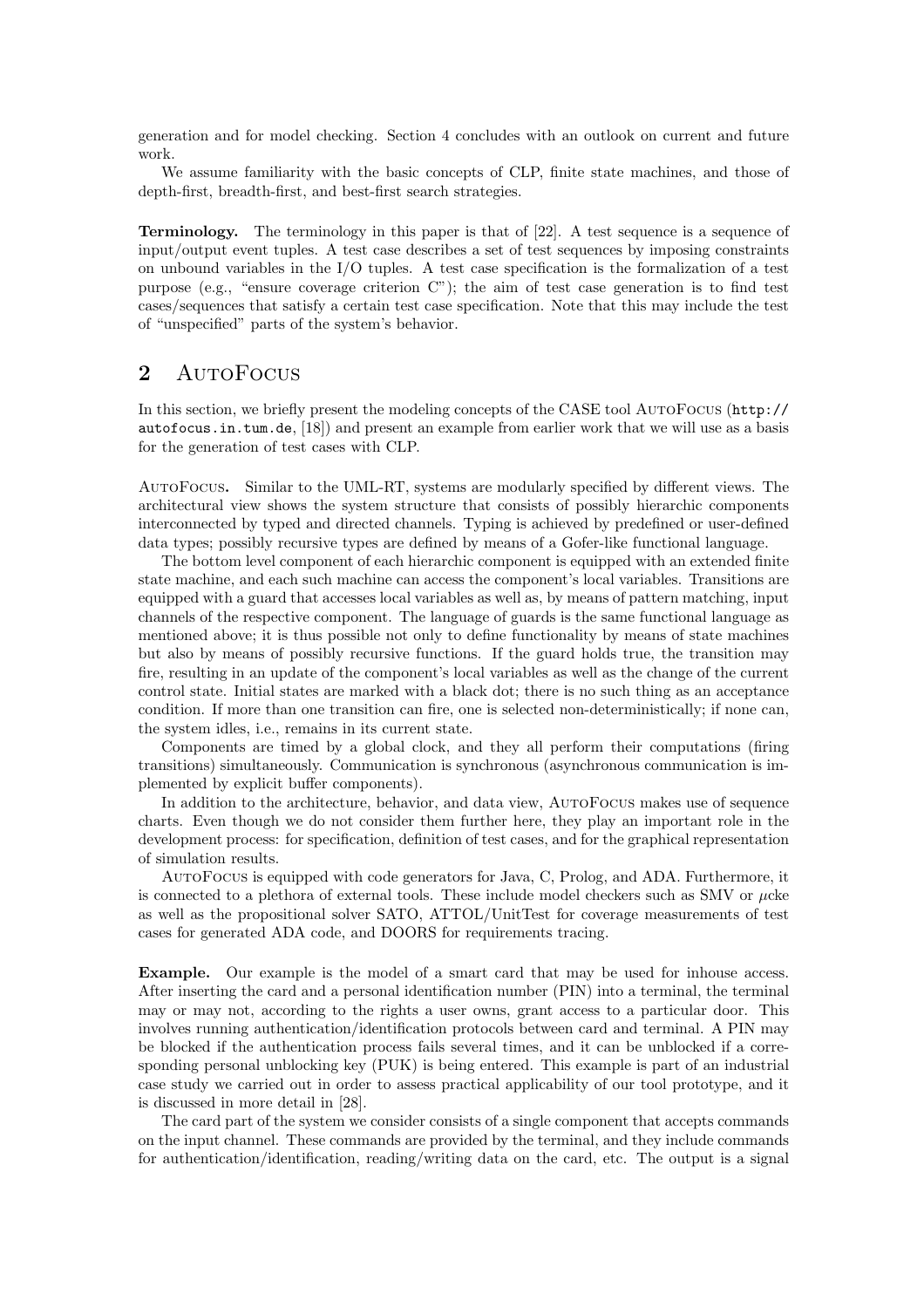

Figure 1: Inhouse Card [28]

that signifies whether or not the input command is a legal one. Its behavior is depicted in Fig. 1. Roughly speaking, the different states correspond to different access right levels to several parts of the card's data. The state is changed by an adequate authentication process. If this process fails, the respective counter (one for each state except for MF00) is decremented by one, and the card is locked if one of the counters reaches zero. By providing the corresponding PUK, it can be unlocked.

The test cases we will consider concern those that drive the card, for different counters, into the corresponding locked state.  $cnt<sub>6</sub>$  is the counter associated with state DF04Admin with initial value 15;  $cnt_4$  is the counter associated with state DF00Init with initial value 14. The difficulty in finding a sequence that decrements  $cnt_4$  to zero lies in the fact that between two decrements, a well-defined sequence of three transitions needs to be executed.

Note that this example contains a control state that is encoded by an internal variable. It stores the current status of the authentication process (three possible values). This reflects the experience that finite state machines alone quickly become too complicated.

# 3 Test case generation with CLP

In this section we first describe our algorithm for the computation of test cases based on symbolic execution with CLP. As mentioned before, this approach amounts to searching the system's state space. In our implementation, the part of the program that is concerned with implementing the search strategy is held rather orthogonal from its rest. We can thus modify the search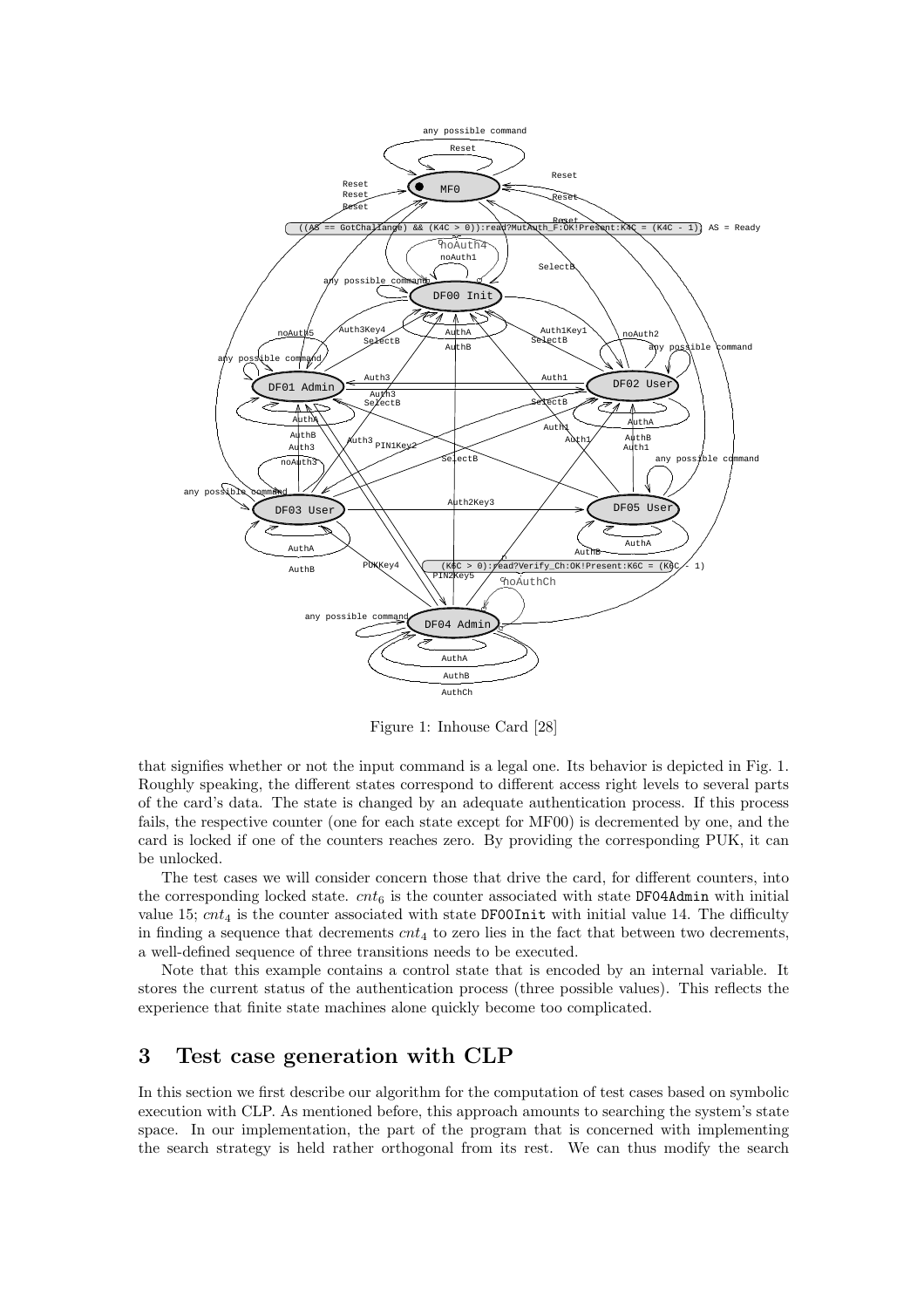strategy without altering the rest of the code that is automatically generated from an AutoFocus specification. A user interface for specifying the search strategy to be employed is the subject of current work; thus far, a strategy with interleaved choice of transitions is generated automatically (see below).

After the description of the principal ideas, we discuss and assess several search strategies: (1) bounded depth first with (1a) naive left-right choice of transitions, (1b) interleaved choice, (1c) global and (1d) local state storage, and (1e) best-first choice of transitions. We also briefly discuss (2) breadth first search. In addition, we take into account the possibility of storing sets of states by means of constraints.

Code generation for CLP is presented in more detail in [21]; interleaving transitions in our setting has first been described in [27]. The use of constraints is described in [22]; the advantages of using constraints are more thoroughly discussed in [26].

(Constraint) Logic Programming. In Logic Programming, problems are specified as sets of first order predicates (disjunctions with at most one positive literal—implications). Common LP languages such as Prolog then interpret ("solve") these predicates in a procedural manner (resolution); backtracking mechanisms are built-in. In our context, the possibility of function inversion plays a crucial role: Under certain circumstances, given the result of a function application, one can infer the function's arguments (or a set of them). This is achieved by binding free variables and backtracking until these desired arguments are found.

However, there are some pitfalls in LP. On the one hand, solutions of programs (models of logical formulae) are always based on the same carrier set, a term universe (the so-called minimal Herbrand model). On the other hand, in implementations of LP languages, there is a certain order in which predicates are evaluated (in the procedural sense, see above) which may result in infinite evaluations even though the succeeding predicate could prevent infinite backtracking by imposing constraints that its preceding predicate can only satisfy in a finite number of ways. This led to the idea of merging Constraint Languages with LP into Constraint Logic Programming (CLP) languages [19]. These languages allow for the formulation of constraints that are checked for satisfiability in every step of the evaluation of a set of logical formulae (expansion of a node in the resolution tree), and they hence necessitate mechanisms for delaying subexpressions. This yields the possibility of a priori cutting the evaluation tree of these formulae; the "generate and test" paradigm of LP languages is modified to "constrain and generate". On the other hand, with CLP, one can calculate in domains other than the Herbrand universe, for instance finite (integer) domains  $FD$ , or rational or real numbers Q and R (one crucial point in the latter two domains is to calculate on finitely representable intervals.) One can, for instance, formulate Linear Programming Problems with a set of unknown variables, and if the CLP language is equipped with suitable constraint solvers (e.g., Simplex), the desired optimal results can be found by binding variables to the corresponding rational numbers or intervals. LP is an instance of CLP with constraints being equations over terms, or finite trees, respectively.

Even though there are many constraint solvers available, it turned out that sometimes people do not want to calculate on one specific domain but rather a mixture of different domains, and that there sometimes is a need to create new domains and constraint handlers. This led to the development of Constraint Handling Rules (CHR [15]), a meta language that allows for the definition of new constraint handlers (solvers) that, subsequently, can be translated into the corresponding target language, CLP in our case.

Idea. Test case generation is achieved by running CLP code automatically generated from specifications. Since CLP allows for unbound variables as arguments, we run an ordinary simulation, but we do not specify inputs at all moments of time. In fact, by not restricting the system at all, we get an enumeration of all possible system traces.

Each bottom level component (components with associated behaviors) is translated into a set of predicates each of which models one particular transition. The predicates' heads include thus not only source and destination states as well as the name of the transition, but also formal parameters for histories of local variables, and for those input and output channels that are connected to the component.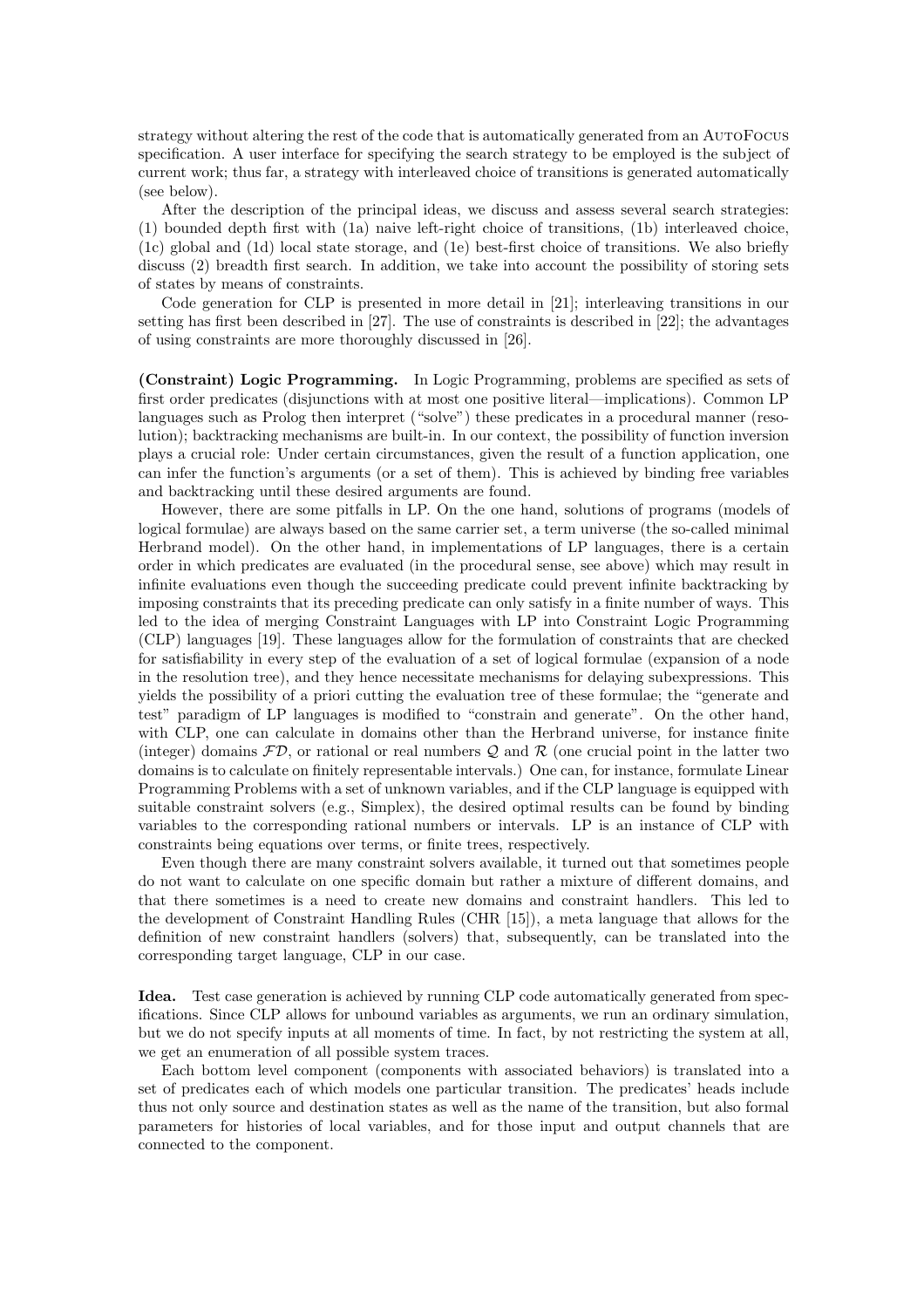Bottom level components (or rather the predicates that implement them) are run by a driver predicate that corresponds to the component that contains those bottom level components. Channels between components are modeled by local variables (existential quantification). This simple translation scheme can be applied recursively, and the driver predicates thus reflect the hierarchy of AutoFocus components.

In terms of function and data type definitions used for guards and postconditions, they are translated into constraint handlers or Prolog code and integrated into the model [21, 22].

As mentioned above, test case generation is done by simulating the system w.r.t. constraints as imposed by the test case specification. These constraints may refer to structural–such as "all transitions should be fired at least once" or "all control states are to be visited once"–or functional criteria (such as "find a trace that makes output  $o_1$  happen and then output  $o_2$ " or "find a trace that includes input i and exhibits nothing but outputs from a set  $O$ "). These constraints are formulated by appropriate constraint handlers for Booleans or enumerative types (finite domains). In practice, this is, however, not enough for an adequate formalization of test purposes. User-defined constraint handlers based on Constraint Handling Rules [15] are a powerful tool for specifying test cases with predefined as well as user-defined constraint handlers, and they are integrated into our system.

While the possibility of a-priori-pruning the search tree is one advantage of using constraints, we consider the possibility of restricting the model to be the key to scalability: Often, designers know that for a particular functional test case, certain parts of the model are irrelevant; constraints allow to ad-hoc slice the model without actually altering it [26]. This also leaves room for techniques widely used in program analysis.

A further advantage of using constraints is that they allow for reducing the number of traces. As an example, consider a transition with a guard  $i(t) = c_1 \vee i(t) = c_2 \vee \dots \vee i(t) = c_n$  for input channel i at time t and commands  $c_j$  (elements of a data type "Command"). In a naive flattening Prolog translation of this fragment, n transitions need to be tried: i has to be bound to each  $c_j$ . Using constraints, we are happy with one single member constraint:  $\{i(t) \in \bigcup_{j=1}^n c_j\}.$ 

In this way, a computed test case may represent a set of test sequences (those with  $i(t) \in$  $\bigcup_{j=1}^n c_j$  which might have been strengthened in the further computation). When testing the actual implementation, we need fully instantiated traces; how to perform this instantiation intelligently is, however, not the focus of this paper.

Naive  $\rightarrow$ . The simplest possible search strategy is a naive left-right-choice of transitions. As stated above, transitions are encoded by predicates that contain, among other things, the source and the destination state of a transition in their head. Choosing a transition can then be left to the evaluation mechanism of CLP: the transition predicate that occurs first is tried first, then the second, and so on. However, this approach is rather inefficient for it (1) revisits states that have been visited before and (2) is likely to run into cycles (see below).

Interleaving. In previous papers [27, 26], we have described our implementation based on a bounded depth-first search with an interleaved choice of transitions. This means that when a state is revisited, its outgoing transitions are not tried in exactly the same order as before; the list of transitions is rather shifted by one. If  $Tr_{s,i} = \langle T_1, T_2, \ldots, T_n \rangle$  is the sequence of transitions that are tried in that order from state s for the *i*th time, then  $Tr_{s,i+1} = \langle T_2, T_3, \ldots, T_n, T_1 \rangle$  is the respective sequence when s is visited the  $i+1$ st time. This simple mechanism, though imposing a little overhead, usually results in significant performance gains in terms of time since it decreases the likelihood of running into (control state) loops (Fig. 2 (a); with a naive left-to-right choice of transitions, the dashed ones are never taken.)

Storing states globally. One problem with naive bounded depth-first search is that states may be visited more than once. A state here refers to the cross product of tuples of data and control states for each component (one in the case of our example; the role of I/O as well as internal communication channels is discussed below). The obvious solution is to store each state once it has been visited. However, there is a price to pay: With this approach, the maximum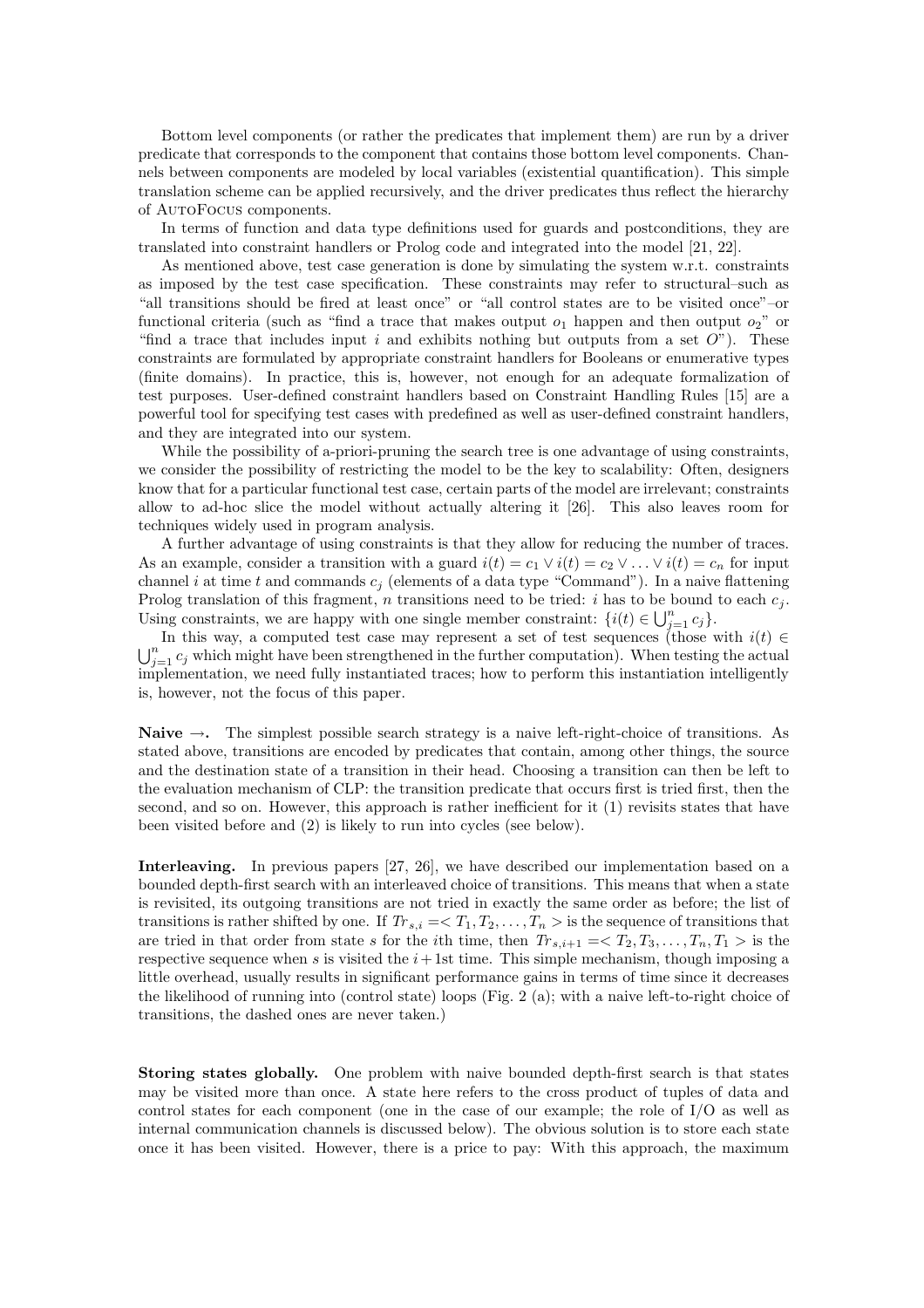

Figure 2: Search strategies

depth of the search tree becomes more important. In Fig. 2 (b), the black state that makes a trace satisfy the corresponding test case specification, is not reached (the horizontal line indicates the maximum depth). The reason is that the dashed transition is not taken for its destination state has already been visited and thus stored, indicating that it is not to be considered for further search. This is even though the black state could, on backtracking, be reached in fewer steps than the maximum depth. Note that for *testing* purposes, it is not even always desirable to exclude states from being visited twice; this reflects the strange kind of errors where something goes well *n* times, but not  $n + 1$ .

Storing states locally. This motivates another search strategy. States are prevented from being revisited only when the depth at the moment of their storage is below the depth of the new visit (Fig. 2 (c) where the right transition from the initial state may be taken even though the corresponding destination state has already been visited). The problem with this approach is that it necessitates the storage of a large number of additional states; its benefit is that it usually allows for detecting shorter traces than the ones detected by strategies that store states globally. However, for our examples of decremented counters, no performance gains could be achieved. Since the number of possible traces increases with this local storage algorithm, the performance is rather significantly reduced.

Note that for structural test purposes such as "find a transition tour" the approach of storing states is not applicable. In Fig. 2 (d) the dashed transitions result in unsuccessful traces since the initial state has already been visited. A transition tour cannot be computed in this way. Also note that it depends on both the test case specification and the system whether or not the stored states need to include information about input and output channels.

Storing sets of states. The use of CLP enables one to store sets of states by simply storing the constraints that describe this set. Deciding whether or not a stored state *entails* a potentially reachable one is then crucial for deciding whether or not the respective transition needs to be taken. This issue is the subject of future work; [10] contains a discussion in the setting of deductive model checking with CLP.

To illustrate the idea, we consider a naive first implementation. Rather than storing each state  $s = (ctl,auth\_stat, c_1, \ldots, c_6)$  (control state, data state for authentication process, six counters) separately, we look if there is already a stored state  $s'$  that differs from  $s$  in exactly one component. Say that the difference occurs in the control component, i.e.,  $s' = (ctl', \text{auth\_stat}, c_1, \ldots, c_6)$  with  $ctl' \neq ctl$ . We now delete s from the database and replace it by  $({\lbrace ctl, ctl' \rbrace}, auth\_stat, c_1, \ldots, c_6).$ If later on, we run into a state  $s''$  which again, differs from s and s' in nothing but the first component, we delete the corresponding entry from the database and replace it by  $({\lbrace ctl, ctl', ctl'' \rbrace},$  $auth\_stat, c_1, \ldots, c_6$ , and so on. Doing so for all components, this simple strategy results in a reduced need for memory: all components of the vectors except for the first just need to be stored just once.

Since storing sets of states is not the central issue of this paper, we do not go into further detail here. Two remarks are, however, in order. It is easy to see how the simple strategy can be made more powerful: Rather than restricting the search for already visited states to one component, we could look for the projection onto two or even more of them and update the database accordingly. This does require some further intelligence though: While different entries in the database correspond to a disjunction of states, the components of a state vector correspond to conjunctions: Consider a stored vector  $({\lbrace ct_l, ctl_2, ctl_3 \rbrace}, \text{auth\_stat}, c_1, \ldots, c_6)$  and a newly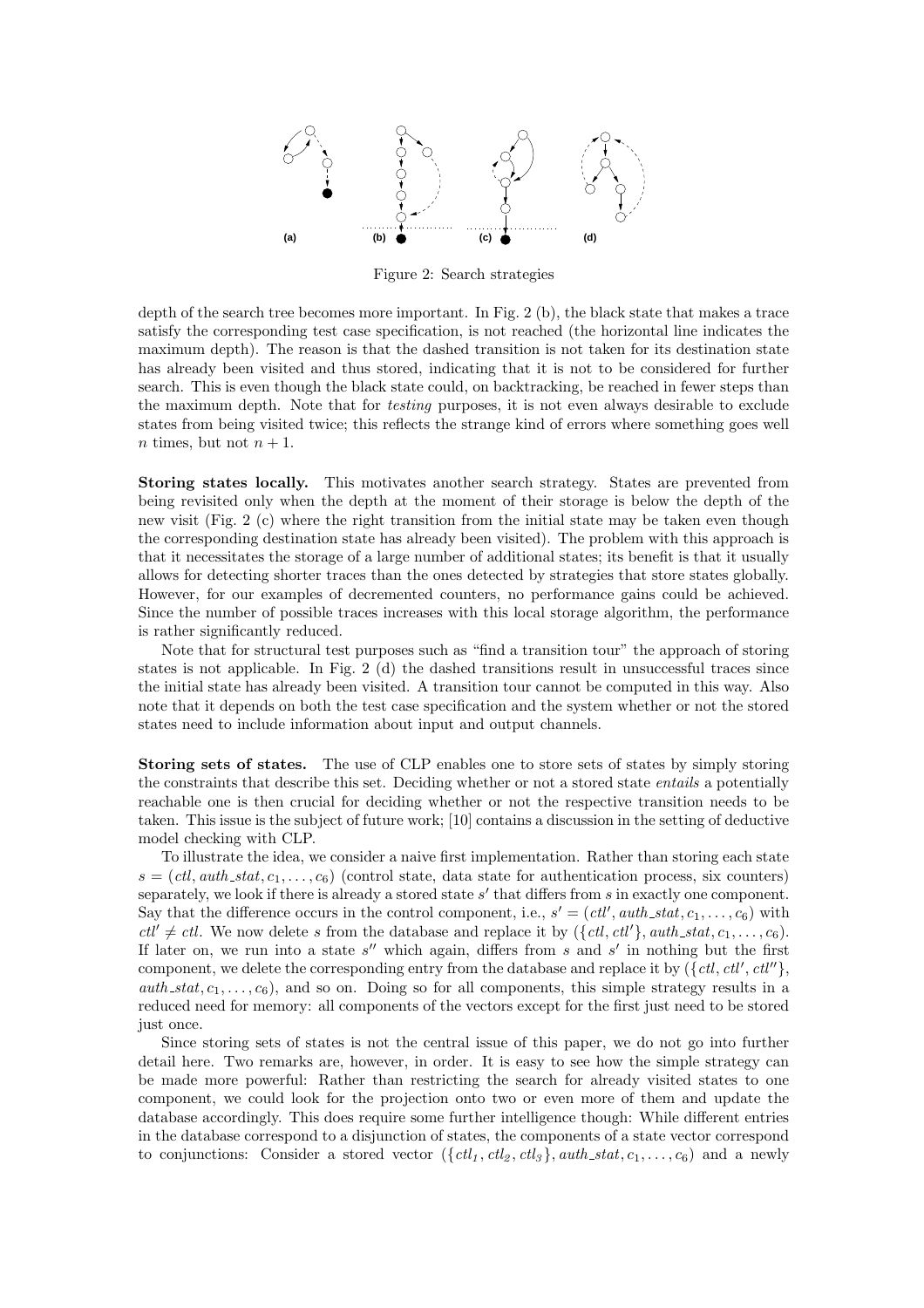$SP = sorted\_shortestPaths(s)$ forall  $p \in SP$  $T_{p[1]} = \mathit{trans}(p[1], p[2])$ for  $i = 1$ ...  $||SP||$ if  $SP[i] \neq p$  then  $T_{p[1]} = T_{p[1]} \circ trans(p[1], (SP[i])[1])$ return  $\bigcup_{p\in SP} T_{p[1]}$ 

Figure 3: Transition ordering for best-first

visited state  $(ctl_1, \text{auth\_stat}', c_1, \ldots, c_6)$  with  $\text{auth\_stat}' \neq \text{auth\_stat}$ . Clearly, we cannot simply coalesce both entries into  $({\lbrace ct_l, ctl_2, ctl_3 \rbrace},{\lbrace auth\_stat, auth\_stat' \rbrace}, c_1, \ldots, c_6)$ . We can, on the other hand, combine sets of states when it is sound to do so, but this requires efficient comparisons of sets of sets with the above mentioned suitable definition of entailment—obviously, we are looking for generalizations of Binary Decision Diagrams to domains other than the Booleans.

The second remark aims in the same direction. We will later see how an implementation of the above idea does indeed result in considerable reduction of allocated memory. This implementation stores states in the above mentioned manner but does not use them for the computation of traces itself. This would enable one to *compute with sets of states* rather than single states, something that is referred to as the "collecting semantics" in the literature on abstract interpretation (e.g., [8]). Knowledge of this computed collecting semantics may turn out to be a good starting point for the definition of an abstract semantics that can, in turn, be used for an actual abstract interpretation.

Best-first. As we will undermine quantitatively in the following, the ordering in which transitions from a given (control) state are taken is crucial for the performance of the test case generation. This issue becomes increasingly important when there are many transitions from that state. In some cases, it is possible to define a fitness function that w.r.t. a test case specification computes the (approximately) best transition to be taken. In the case of control states to be reached or transitions to be taken, this fitness function is comparatively easy to define: From each control state  $c \in S$ , we compute the shortest path  $p_c$  to reach the desired destination state s. We then implement a best-first search by defining the transition ordering for state  $c$  as follows. Transitions that connect c with the second state in  $p_c$  are tried first. For the remaining transitions emanating from  $c$ , we choose those that lead to a state  $d$  satisfying the requirement that there is no  $d'$  where the length of  $p_{d'}$  is strictly shorter than that of  $p_d$ .

Iterating this procedure leads to a transition ordering that first tries transitions from  $c$  that are on  $p_c$ . It then tries those transitions that lead to states with minimum shortest paths to s, then those that lead to states with the second minimum paths, etc. This algorithm works because each subpath of an optimal path is itself optimal.

More formally, in Fig. 3,  $SP$  with length  $||SP||$  is the sequence of shortest paths (sequences of control states) from all states  $s' \in S$  to s. It is assumed to be sorted with the shortest path occurring first (this could be the path from s to itself; thus modeling the idle transition). Furthermore, it does not contain duplicates. For a sequence  $q, q[i]$  denotes the *i*th element of q, and for sequences  $p, q, p \circ q$  denotes their concatenation.  $T_{p[i]}$  is the transition sequence that should be taken in this order when state  $p[i]$  is to be left.  $trans(s_1, s_2)$  returns a sequence of all transitions from  $s_1$  to  $s_2$  in arbitrary order. The existence of idle transitions prevents trans from returning the empty sequence in Fig. 3. Note that if there is no path from a state to s, it does not occur as the first element of a sequence in  $SP$ . This implies that transitions that lead to states that cannot reach s are (safely) ignored.

In our example, we are interested in optimal orderings w.r.t. reaching state DF00Init for decrementing  $cnt<sub>4</sub>$ , and to reaching DF04Admin in order to decrement  $cnt<sub>6</sub>$ . This is because transition noAuth4 is responsible for decrementing  $cnt_4$ , and transition noAuthCH is responsible for decrementing  $cnt<sub>6</sub>$ . We thus use the algorithm for reaching states as one that is capable of finding good transition orderings for reaching transitions; as a further step, we move transitions noAuth4 and noAuthCH in front of the respective transition sequences.

Note that this simple heuristics is, in general, applicable only to control states for the number of data states may be too large. When the system contains data states, it is only a heuristic.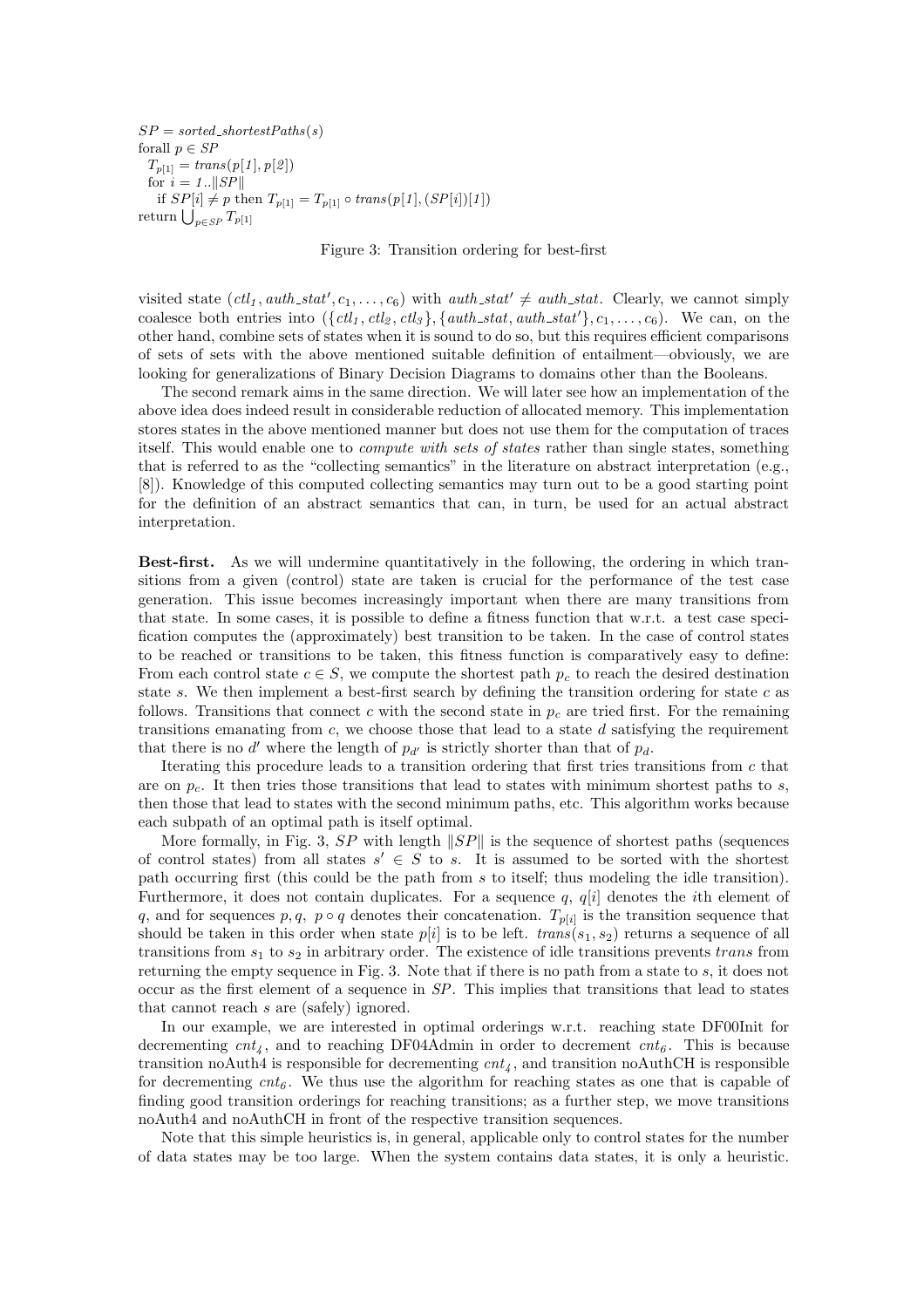| $c_{max}$ |                   | states            | time                | [MB]<br>$\mathop{\mathrm{mem}}$ | len/sec |
|-----------|-------------------|-------------------|---------------------|---------------------------------|---------|
| 30        | $\mathbf{i}$      | 1982              | 14.8                | $\overline{3.0}$                | 30      |
|           |                   | 3348              | 36.1                | 3.5                             |         |
|           | r                 | 934-2424-4160     | 3.9-23.7-457.3      | $2.6 - 3.1 - 3.8$               | 1/10    |
|           | bf                | 21                | $0.0\,$             | 2.1                             | 21      |
| 40        | $\mathbf{i}$      | 1442              | 8.3                 | 2.8                             | 40      |
|           |                   | 7137              | 157.6               | 5.0                             |         |
|           | $\bf r$           | 2149-5239-8399    | 18.0-91.3-209.5     | $3.0 - 4.2 - 5.4$               | 4/10    |
|           | bf                | 21                | 0.0                 | 2.1                             | 21      |
| 50        | $\mathbf{i}$      | 1375              | 7.9                 | 2.7                             | 50      |
|           | $\mathbf n$       | 10520             | 316.2               | 6.3                             | 50      |
|           | $\bf r$           | 1884-8183-14626   | 13.7-236.3-596.4    | $4.4 - 6.2 - 7.8$               | 7/10    |
|           | bf                | 21                | 0.0                 | 2.1                             | 21      |
| 100       | $\mathbf{i}$      | 4789              | 65.7                | $\overline{4.1}$                | 100     |
|           | $\longrightarrow$ | 1346              | 7.7                 | 2.7                             | 100     |
|           | $\bf r$           | 731-7860-15571    | 2.8-233-595.8       | $2.5 - 5.2 - 8.2$               | 10/10   |
|           | bf                | 21                | 0.0                 | 2.1                             | 21      |
| 150       | $\overline{i}$    | 197               | 0.2                 | 2.3                             | 150     |
|           | $\rightarrow$     | 1528              | 9.2                 | 2.8                             | 150     |
|           | $\mathbf{r}$      | 446-7866-26714    | 1.2-285.8-1552.4    | 2.3-4.9-12.3                    | 10/10   |
|           | bf                | 21                | 0.0                 | 2.1                             | 21      |
| 200       | $\mathbf{i}$      | 518               | 1.2                 | $\overline{2.4}$                | 200     |
|           | $\rightarrow$     | 1468              | 8.6                 | 2.8                             | 200     |
|           | $\mathbf{r}$      | 3426-21279-62565  | 39.7-1542.6-6821    | $3.4 - 10.3 - 21.3$             | 10/10   |
|           | bf                | 21                | 0.0                 | 2.1                             | 21      |
| 250       | $\mathbf{i}$      | 535               | 0.7                 | $\overline{2.4}$                | 250     |
|           | $\rightarrow$     | 2704              | 26.6                | 3.3                             | 250     |
|           | $\bf r$           | 359-13977-43397   | 0.4-744.6-3304.4    | $2.2 - 7.5 - 18.8$              | 10/10   |
|           | bf                | 21                | 0.0                 | 2.1                             | 21      |
| 500       | $\mathbf{i}$      | 1518              | 4.6                 | 2.8                             | 281     |
|           | $\rightarrow$     | 705               | 1.1                 | 2.5                             | 500     |
|           | $\mathbf{r}$      | 5171-43030-115563 | 65.6-5289.2-20452.1 | $4.1 - 20.5 - 46.5$             | 10/10   |
|           | bf                | 21                | $0.0\,$             | 2.1                             | 21      |
| 1000      | $\mathbf{i}$      | 1884              | 6.9                 | 2.9                             | 281     |
|           | $\rightarrow$     | 900               | 0.9                 | 2.6                             | 739     |
|           | bf                | 21                | 0.0                 | 2.1                             | 21      |

Table 1:  $cnt<sub>6</sub> \rightarrow 0$ 

This is the case in our example.

Breadth-first. The desire to get the shortest possible traces makes breadth-first search come into the game for it guarantees traces of minimum length. However, breadth first search severely suffers from memory explosion (at least if we do not employ symbolic representations such as BDDs). For the sake of a smaller memory allocation, we did not store the traces in the experiment. It is noteworthy that the architecture of our system does not necessitate the implementation of a naive meta interpreter (as usually done in breadth-first implementations in Prolog).

Experiments. We now give some experimental data, measured on a Pentium III with 850MHz and 256MB of memory. The CLP implementation we use is Eclipse (www.icparc.ic.ac.uk/ eclipse) As mentioned above, we consider two functional test case specifications, namely decrement counters  $cnt_4$  and  $cnt_6$ . Since a naive interleaving strategy without storing states as well as the strategy with local state storage resulted in prohibitive amounts of time needed, we omit mentioning the respective numbers here.

Concerning the test case that decrements  $cnt<sub>6</sub>$  to zero, Tab. 1 summarizes resource allocation for a strategy with globally storing states for interleaving (i), naive left-to-right  $(\rightarrow)$ , random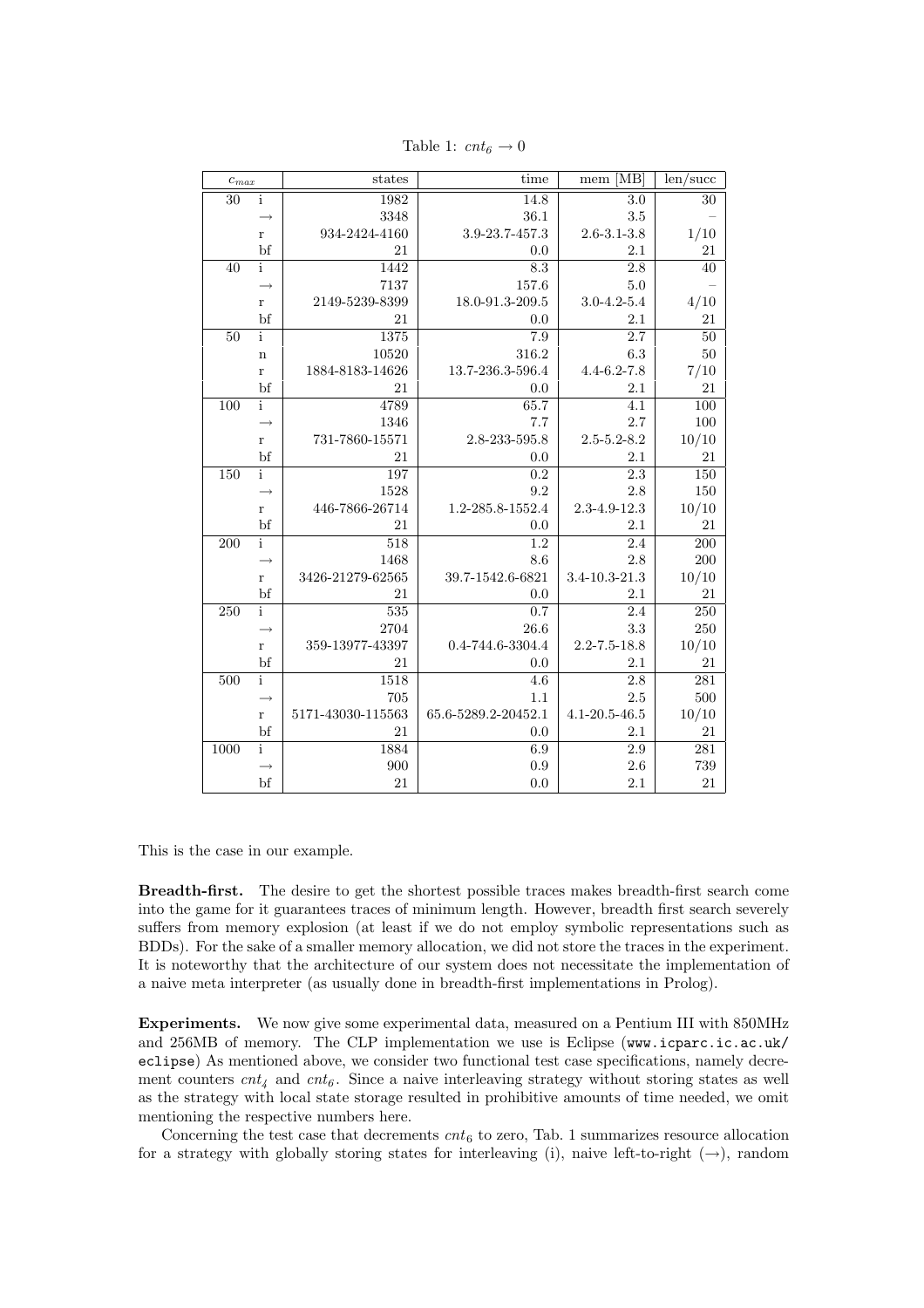| $c_{max}$ |                   | states          | time [s]              | mem [MB]            | len/sec |
|-----------|-------------------|-----------------|-----------------------|---------------------|---------|
| 300       | i                 | 986             | 2.0                   | 2.6                 | 300     |
|           |                   | 13138           | 420.2                 | 7.3                 | 300     |
|           | $\mathbf{r}$      | 326-21488-56444 | $0.3 - 2146 - 7600.3$ | $2.2 - 10.3 - 23.8$ | 10/10   |
|           | bf                | 43              | 0.0                   | 2.1                 | 44      |
| 400       | i                 | 512             | 0.6                   | 2.4                 | 325     |
|           | $\longrightarrow$ | 34715           | 3284.6                | 15.4                | 400     |
|           | $\mathbf r$       | 328-1319-6286   | $0.3 - 10.9 - 86.0$   | $2.3 - 2.7 - 4.6$   | 10/10   |
|           | bf                | 43              | 0.0                   | 2.1                 | 44      |
| 500       | i                 | 512             | $0.5\,$               | 2.4                 | 325     |
|           | $\rightarrow$     | 22251           | 1386.4                | 10.7                | 500     |
|           | r                 | 445-892-3397    | $0.5 - 3.5 - 27.4$    | $2.4 - 2.6 - 3.5$   | 10/10   |
|           | bf                | 43              | 0.0                   | 2.1                 | 44      |
| 1000      | i                 | 512             | 0.5                   | 2.4                 | 325     |
|           | $\rightarrow$     | 1188            | 1.8                   | 2.7                 | 846     |
|           | $\bf r$           | 383-604-1176    | 0.4-782-2120          | $2.4 - 2.4 - 2.7$   | 10/10   |
|           | bf                | 43              | 0.0                   | 2.1                 | 44      |

Table 2:  $cnt_4 \rightarrow 0$ 

(r) and best-first (bf) choice of transitions. For random choice, ten simulations have been run; the respective entries consist of min-mean-max triples. The first column shows the number of (globally) stored states, the second the time needed to find the first sequence satisfying the test case specification, the third the required memory (including 2.1MB required for the runtime system and the code), and the fourth the length of the respective trace (or, in the case of random choice, the number of runs that led to a successful trace). Since we consider bounded depth-first search in this case, we give data for several values of the maximum depth,  $c_{max}$ . Tab.2 contains the respective data for  $cnt_4$ .

Tab. 3 contains some data on breadth-first-search. Since the considered test cases lead to sequences longer than the maximum depth of 12, we just show the cumulative amounts of time and memory needed to proceed up to the specified depth.

In conjunction with breadth-first search, an implementation of the above mentioned simple approach to storing sets of states allows us, under the given resources, to enumerate states up to a depth of 14 rather than 12 (for a depth of 15, the virtual memory of 750MB gets again exhausted).

The last experiment we conducted consisted of manually slicing the model by prohibiting the system of firing those transitions that lead to decrements of the other four counters. This is done by means of constraints rather than by altering the model itself. The results are almost identical to those of best-first-search. However, the approach of imposing additional constraints is, in a sense, more general than using a best-first search: It may not always be possible to define a suitable fitness function. Slicing by constraints does, on the other hand, necessitate detailed knowledge of the system under consideration. We also used the approach of interactive slicing in the original study [28].

Discussion. As mentioned above, local state storage increases performance, but in our examples, the necessary resources still were too high as to consider this strategy a serious candidate. Its advantage lies is in potentially detecting shorter sequences.

Not surprisingly, breadth-first search results in an explosion of memory requirements. It is, however, a serious candidate for deductive model checking when storing sets of states by means of constraints together with approximation procedures as proposed in [10] are taken into account.

The experiments with depth-first search with global storage exhibit the commonality of finding rather long sequences (which is usual for depth-first search). As suspected, the choice of the ordering of transitions is crucial w.r.t. performance of the algorithms. This becomes evident with the results on random choice of transitions where the minimum and maximum performance in terms of time differs as much as four orders of magnitude. Storing states may lead to unsuccessful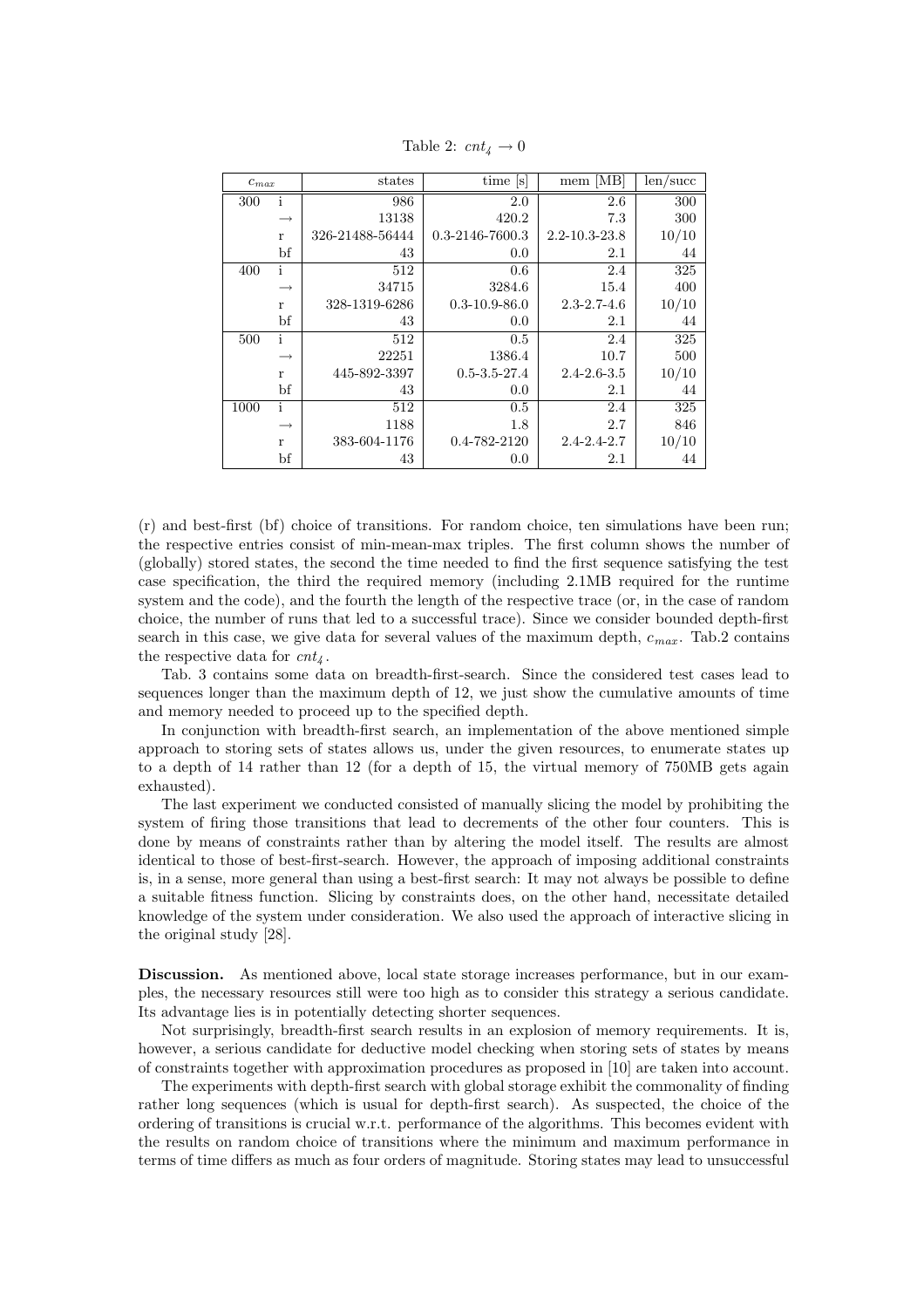Table 3: Enumerating states

| depth | time<br> s | ſКB<br>mem |
|-------|------------|------------|
| 6     | 0.0        | 57         |
| 7     | 0.2        | 160        |
| 8     | 0.7        | 529        |
| 9     | 2.3        | 1,879      |
| 10    | 8.9        | 6,870      |
| 11    | 33.7       | 23,476     |
| 12    | 127.8      | 86,792     |
| 13    | > 600      | >750,000   |

runs for a given maximum search depth even though in principle, the test case specification could be satisfied by a trace shorter than this maximum depth.

According great importance to the transition ordering is consistent with the data on best-first search. This strategy is able to compute short sequences with negligible overhead. In fact, it was able to compute traces of minimum length; regardless of of  $c_{max}$ , resource allocation remained constant. A simpler version of the fitness function that simply consists of always trying transitions noAuth4 or noAuthCH, respectively, first, and not caring about the ordering of the remaining transitions, leads to sequences that are a little longer, but can be found with comparable resources. It is likely, however, that this finding does not generalize when systems with more control states are to be tested. In fact, if a second version [28] of the model that replaces a data state by a set of additional control states (for the authentication protocols) is used for test case generation, the differences between the two fitness functions result in performance gains of one order of magnitude for the fitness function that is based on shortest paths. Furthermore, the automaton in this paper is heavily interconnected which explains why depth-first search with interleaving comparably efficiently produces traces for large maximum depths. In these cases, the larger the maximum depth, the more likely it is to quickly find a trace. In [27] we noticed that the choice of  $c_{max}$  has an important influence on the performance. Good heuristics for finding suitable maximum depths remain to be found.

An interleaving choice of transitions is usually preferable to an arbitrary fixed ordering; the advantage becomes negligible with growing  $c_{max}$ . This is due to the nature of depth-first search in highly interconnected graphs when augmented by a strategy that stores states.

With these findings, the numbers for random choice of transitions with a stunningly high standard deviation are easily explained. In the optimal cases (minimum requirements), the random choice is such that it is favorable for finding the particular test sequence.

These results suggests that if it is easy to define a fitness function, one should consider using a best-first strategy. If it is not, one should instead try a random choice of transitions (states globally stored) and perform several computations simultaneously. An additional process should use an interleaving choice. The first process to terminate successfully then kills the others. In our examples, that multiplies the minimum requirements by 11 (plus a little overhead for process scheduling), but this seems to be reasonable when taking into account the rather small requirements for the optimal solutions.

Finally, while our example is not a concurrent one, the encoding into CLP that keeps different components separate, is likely to assure that the results also hold in a concurrent setting. This claim remains to be verified; we are planning a new study with smart card systems that can best be modeled by concurrent components.

**Model Checking.** The resemblance of many issues discussed in this paper with model checking is eye-catching. This is for several reasons. Firstly, using the capability of model checkers to produce counterexamples for test case generation is an old idea. In fact, at least when they are reasonably short, they are used for localizing errors in specifications. Second, the problem of identifying a suitable search strategy does constitute large parts of work done in areas such as non-symbolic on-the-fly model checkers like SPIN. Thirdly, and maybe less obviously, the main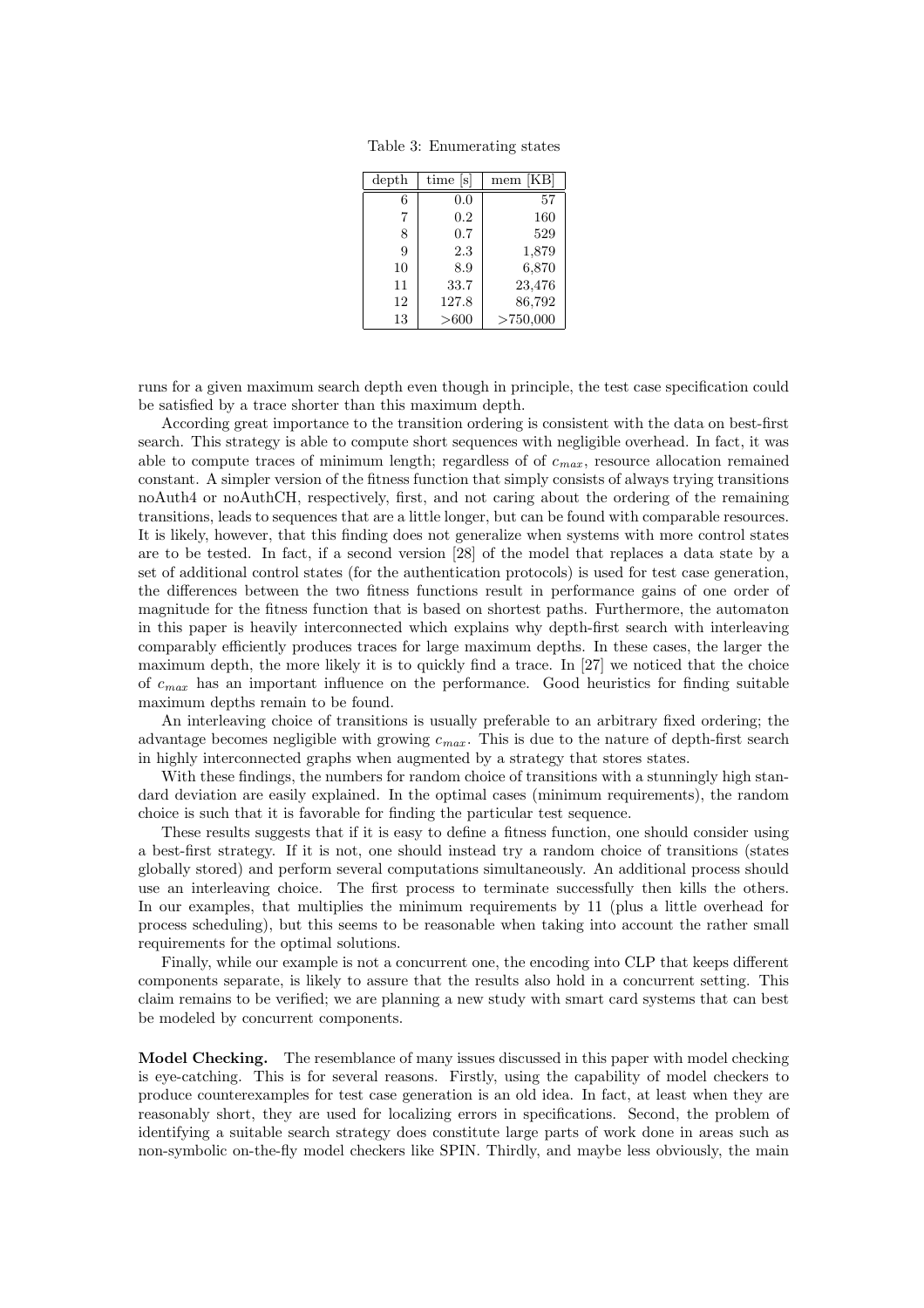problem consists of computing (approximations of) fixed points or subsets thereof. We will briefly address these issues in the remainder of this section.

Model checkers, at least without built-in abstraction capabilities as found in Uppaal or HyTech, are inherently restricted to small finite systems. A CLP based approach to test case generation like ours is not. This is because we explicitly construct parts of the state space on-the-fly rather than first constructing and then computing fixed points on it as done in symbolic checkers. Constraints–in a sense, a generalization of boolean formulae encoding transition relations and encoded by BDDs–are useful in at least two ways. Firstly, they allow for storing possibly infinite sets of states (see also [10, 13], the latter of which notes that the boundary between traditional model checkers and CLP systems has become blurry, as in the case of HyTech). Secondly, powerful self-defined constraint handlers like CHRs can be used for interactively slicing the model [26]. Again, we consider this a key to scalability of our approach.

The problem of finding suitable search strategies is very similar in non-symbolic model checking. In fact, as bounded depth-first search has become an option in available tools, our approach is not really different. At least conceptually, there is a slight difference between model checking and generating test cases for the latter *always* tries to find a witness. Model checkers usually aim at proving a property of an entire system. This difference allows us to adopt the search strategy w.r.t. a given test case specification (note that this is also principally possible for on-the-fly model checkers, but this requires exact knowledge of the respective search algorithm). It is noteworthy that in testing, one is mainly interested in existentially path-quantified properties. The approach of first generating the entire state space may thus not be the prime solution in this context.

Again, the use of constraints can help in storing possibly infinite sets of states which, in conjunction with a suitable concept of entailment, may lead to more powerful search strategies. This claim remains to be verified empirically. Note that partial reduction, as used in SPIN, is unlikely to yield performance gains for AutoFocus systems are inherently synchronous. However, we consider it interesting to apply partial reduction to test case generation for discretized mixed discrete-continuous (or hybrid) systems.

Finally, CLP with suitable memoing techniques can be used directly for model checking [9, 10]. Results from the area of deductive databases (e.g., bottom-up evaluation with magic templates) may prove powerful also for model checking reactive systems. The idea is to generate fixed points or approximations thereof in a bottom-up manner. This results in deductive model checking procedures for possibly infinite systems (by means of widening/narrowing operators). While thus far we have concentrated on test case generation, our existing infrastructure directly provides an experimentation platform for deductive model checking (e.g., with the post- $\mu$  calculus and appropriate query logics).

To summarize, model checking and test case generation (on the grounds of CLP) are different w.r.t. their purpose, and it seems reasonable to advocate a complementary use of them. While they are quite similar in terms of problems related to search strategies, the use of constraints may prove a powerful tool to handle complex systems.

### 4 Conclusion

We have presented experimental data for several search strategies implemented in our CLP-based tool prototype for generating test cases from AutoFocus system specifications. An example from an earlier feasibility study was used to identify circumstances under which certain strategies are likely to perform better than others. Furthermore, we have discussed the relationship of model checking with our approach that is based on symbolic execution with constraints. The main differences are grounded on the handling of infinite (or large) state spaces as well as the opportunity of using constraints to naturally slice models (without actually having to alter them).

There is a plethora of future work to be done in this area. The need for research in the area of good fitness functions for different system topologies and/or properties to be tested is obvious. In addition, we consider efficient strategies for storing sets of states as a prerequisite for handling very large systems, too. In the following, we pick some additional aspects from a recent position paper [26].

One issue is the use of our approach to generating test cases for mixed discrete-continuous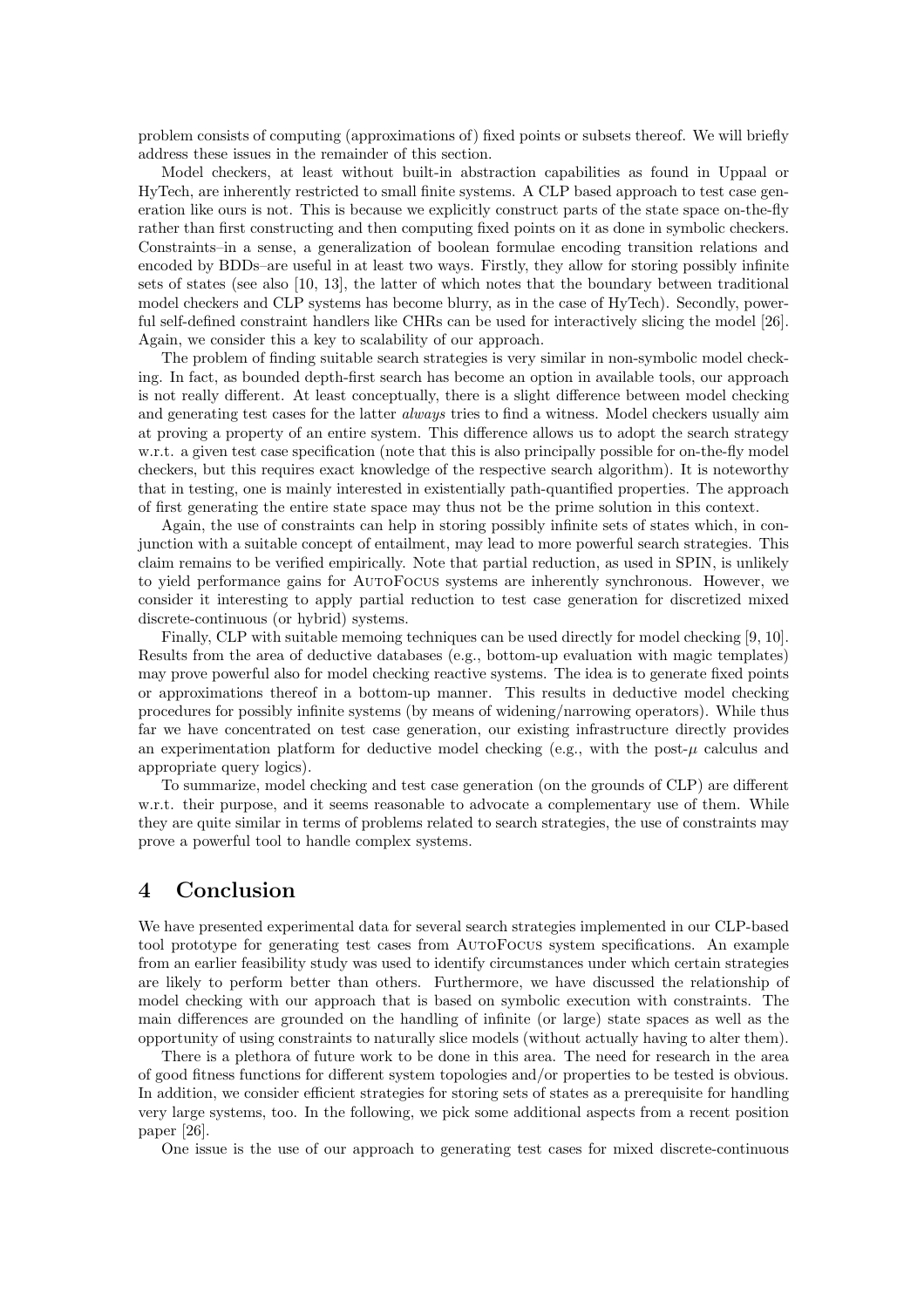systems [29]. Storing sets of states as well as partial order reduction techniques seem promising candidates to successfully tackle this particularly difficult class of systems.

The exact relationship between a set of test cases and the system to be tested is not entirely clear. Rather than defining a congruence on traces and use this congruence to generate tests, we generate tests and are interested in how they relate to the system (or specification) to be tested. This is likely to result in the definition of a suitable approximation order on finite state machines (classical notions of refinement/abstraction with chaos completion pose problems when lifting traces to systems and being concerned with resulting input-enabled nondeterministic systems; the role of idling–or  $\delta$  [32]–transitions makes such systems difficult to embed in a refinement context).

In addition, suitable input languages for test case specifications are needed. One might consider message or live sequence charts, but they would require an intuitive notation for and semantics of negation.

The problem of finding good heuristics for instantiating test cases into test sequences has been mentioned above. For numeric values, one can use limit analyses, e.g., instantiating an interval to three single values.

This example also leads to a notion of "bad test cases". Experience shows that specifications are incomplete (while a simulation semantics, in particular with idle transitions, suggests completeness), and that errors tend to occur where designers forgot to specify some special cases (e.g., a missing else-branch in an if-statement). Test case generators should be able to compute test cases that test these cases; this is related to (a) the role of idle transitions and (b) the definition of suitable coverage metrics. For state machines with functional definitions as allowed in AutoFocus, such metrics do not, to the author's knowledge, even exist.

Furthermore, generating large sets of test cases to satisfy some coverage metrics only makes sense if the generated test cases on the level of models can be lifted to the implementation level (i.e., generated code, or hand-written code when generators produce inadequate code) by maintaining the respective coverage criterion. On the implementation level, such test cases are used by certification authorities to verify conformance with a given standard (e.g., DO-178B for aircraft).

With a component-oriented specification language, we consider a compositional approach to test case generation promising: Generating test cases for (simple) components and combining them into test cases for larger systems. The problem is that a test case for one component may (and often will) be a forbidden behavior of the composed system.

Finally, a model-based development process and automatic test case generation needs to pay off. Some of our industrial partners in the area of safety-critical systems seriously consider implementing such a process which will provide an opportunity to assess benefits and problems.

Acknowledgment. The tool prototype is developed together with Heiko Lötzbeyer whose contributions are gratefully acknowledged. Oscar Slotosch built the original model [28].

#### References

- [1] R. Alur, C. Courcoubetis, N. Halbwachs, T. Henzinger, P. Ho, X. Nicollin, A. Olivero, J. Sifakis, and S. Yovine. The algorithmic analysis of hybrid systems. Theoretical Computer Science, 138(1):3–34, February 1995.
- [2] P. Ammann and P. Black. Test Generation and Recognition with Formal Methods. In Proc. 1st Intl. workshop on Automated Program Analysis, Testing, and Verification (WAPATV'00), pages 64–67, 2000.
- [3] K. Beck. Extreme Programming Explained: Embrace Change. Addison Wesley, 1999.
- [4] M. Boger, T. Baier, F. Wienberg, and W. Lamersdorf. Extreme modeling. In Proc. Extreme Programming and Flexible Processes in SW Engineering (XP'00), 2000.
- [5] E. Brinksma. A theory for the derivation of tests. In Proc. 8th Intl. Conf. on Protocol Specification, Testing, and Verification, pages 63–74, 1988.
- [6] T. Bultan. Automated symbolic analysis of reactive systems. PhD thesis, University of Maryland, 1998.
- [7] A. Ciarlini and T. Frühwirth. Using Constraint Logic Programming for Software Validation. In  $5th$ workshop on the German-Brazilian Bilateral Programme for Scientific and Technological Cooperation, Königswinter, Germany, March 1999.